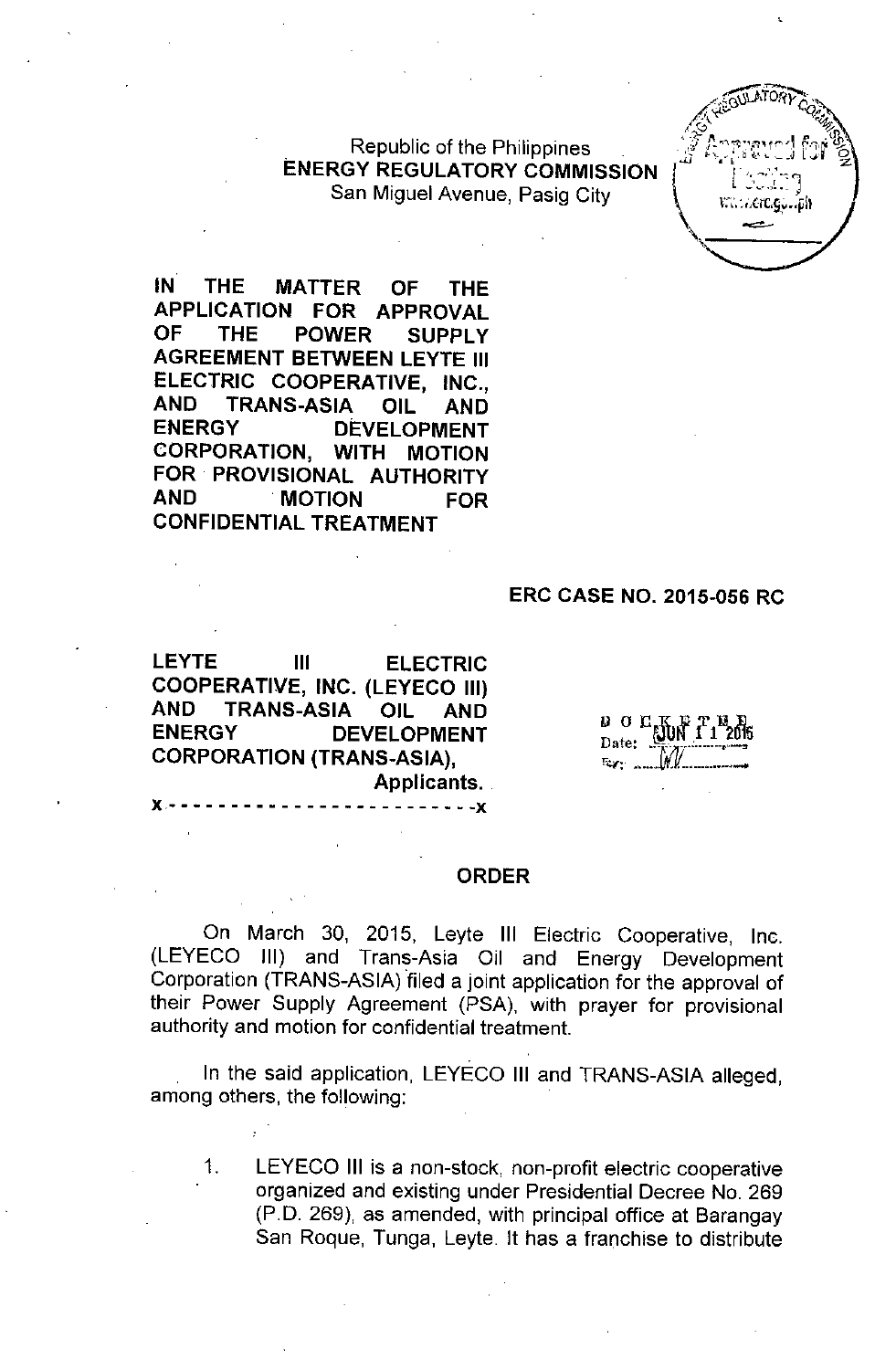$\mathcal{L}^{\mathcal{L}}$ 

 $\mathbb{E}[\mathbb{Q}]$ 

electricity in the municipalities of Alang-alang, Barugo, Capoocan, Carigara, Jaro, Pastrana, San Miguel, Sta. Fe and Tunga all within the Province of Leyte;

- 2. TRANS-ASIA is a corporation duly organized and existing under the laws of the Republic of the Philippines, with principal address at Level 11, PHINMA Plaza, 39 Plaza Drive, Rockwell Center, Makati City;
- 3. Pursuant to Rule 20 (B) of the Commission's Rules of Practice and Procedure, the instant application is submitted to the Commission for its review and approval of the PSA dated December 20, 2014 executed by and between LEYECO **III** and TRANS-ASIA;
- 4. **In** compliance with Rule 6 of the Commission's Rules of Practice and Procedure, a copy of the Joint Application with all its annexes and accompanying documents were furnished to the legislative bodies of the cities or municipalities where LEYECO **III** principally operates. The copies of the corresponding proofs of receipt are attached to the application as Annex "C-1" and series;
- 5. Furthermore, they have caused the publication of the present Joint Application in its entirety, excluding its annexes, in a newspaper of general circulation within LEYECO Ill's franchise area. The copies of the newspaper and the corresponding affidavit of publication are attached as Annexes "C-2" and "C-3," respectively;
- 6. TRANS-ASIA was selected as a winning bidder after the Power Sector Assets and Liabilities Management Corporation (PSALM) conducted a bidding for the selection and appointment of Independent Power Producer Administrator (IPPA) for the Strips of Energy of the Unified Leyte Geothermal Power Plant (ULGPP) pursuant to Section 51(c) of Republic Act No. 9136 (R.A. 9136), otherwise known as the *Electric Power Industry Reform Act* of 2001 (EPIRA). TRANS-ASIA was issued a *Notice of Award* by PSALM for the right to 40 MW Strips of Energy from the ULGPP. A copy of the *Notice of Award* is attached to the application as Annex  $"D"$ ;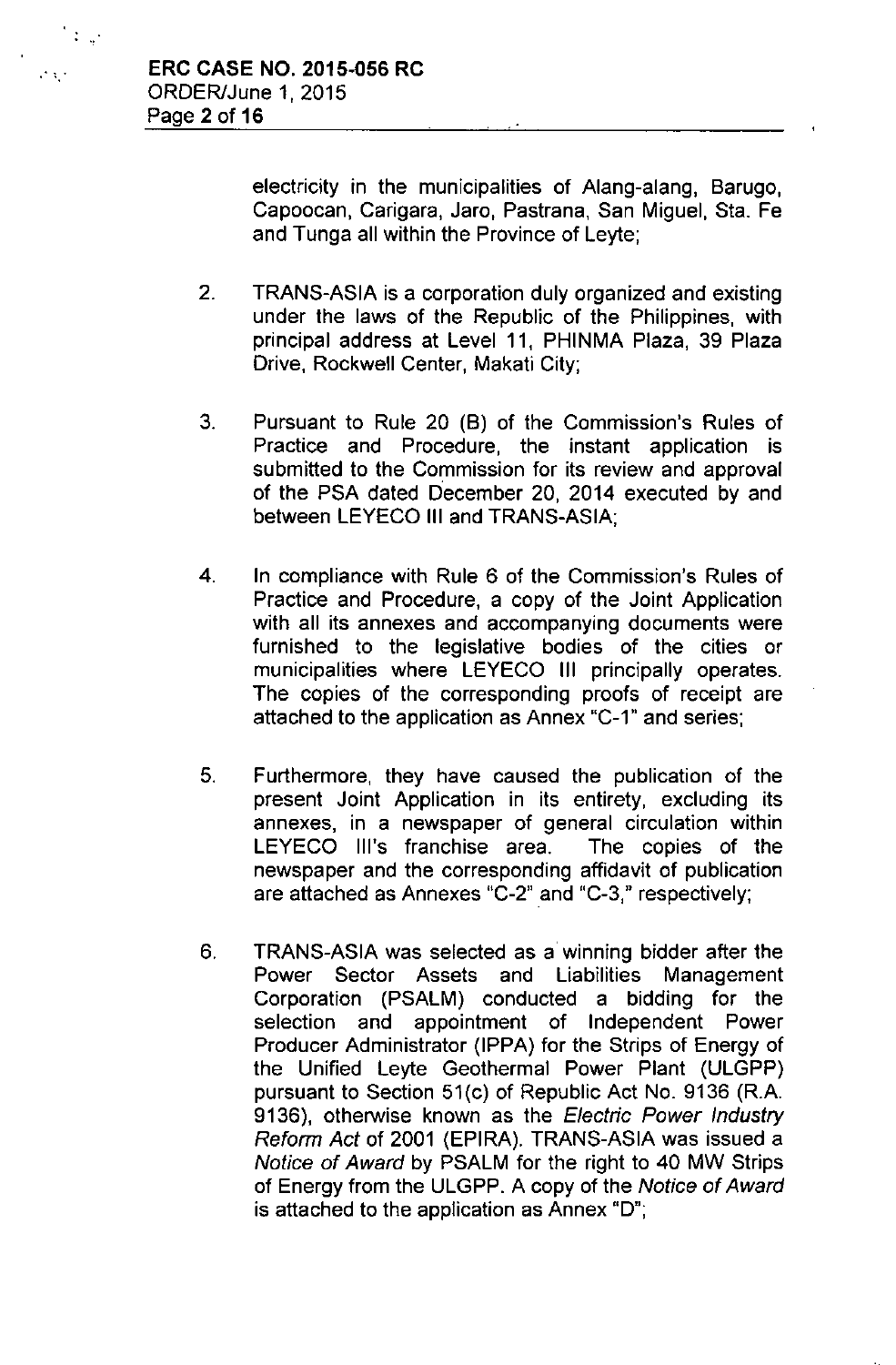,  $\cdot$  ,  $\cdot$ 

 $\mathbb{C}^{\frac{1}{2}}$  ,  $\mathbb{C}^{\frac{1}{2}}$ 

- 7. Power Supply. At present, LEYECO III sources its electricity requirements from different power suppliers. However, due to increasing energy demand and volatility of Wholesale Electricity Spot Market (WESM) prices, LEYECO III deemed it necessary to look for additional capacity to address its electricity requirements, aggregate with other Region 8 ECs to ensure bargaining power in negotiating with potential power suppliers;
- 8. Regretfully, sometime on November 2013, Typhoon Yolanda severely hit the region which resulted to loss of lives, total shutdown of basic services, commercial establishments, tourism, agriculture, infrastructure, telecommunication, transportation, financial services, and hospitals, among others. Rehabilitation efforts and restoration of reliable electric services is essential for the economic recovery of the region;
- 9. Competitive Procurement Process. In view of the power supply and demand situation in the region and due to the damage brought about by Typhoon Yolanda, the eleven (11) electric cooperatives of Region 8 composed of Don Orestes Romualdez Electric Cooperative, Inc., Leyte II Electric Cooperative Inc., Leyte III Electric Cooperative Inc., Leyte IV Electric Cooperative Inc., Leyte V Electric Cooperative Inc., Southern Leyte Electric Cooperative Inc., Biliran Electric Cooperative, Inc., Samar I Electric Cooperative, Inc., Samar II Electric Cooperative Inc., Eastern Samar Eiectric Cooperative, Inc., (the "Region 8 ECs") agreed through a Memorandum of Agreement (MOA) to conduct a joint procurement of their short-term aggregated baseload requirement. A Bids and Awards Committee was created to conduct the "R8 Joint Competitive Power Supply Procurement" (R8 JCPSP). A copy of the MOA is attached to the application as Annex "E";
	- 9.1. The Region 8 ECs initially prepared their respective least-cost power supply plans and subsequently their aggregated demand for competitive bidding;
	- 9.2. The competitive tender was published and announced in the franchise areas of the Region 8 ECs. In addition, prospective Bidders (GENCOs,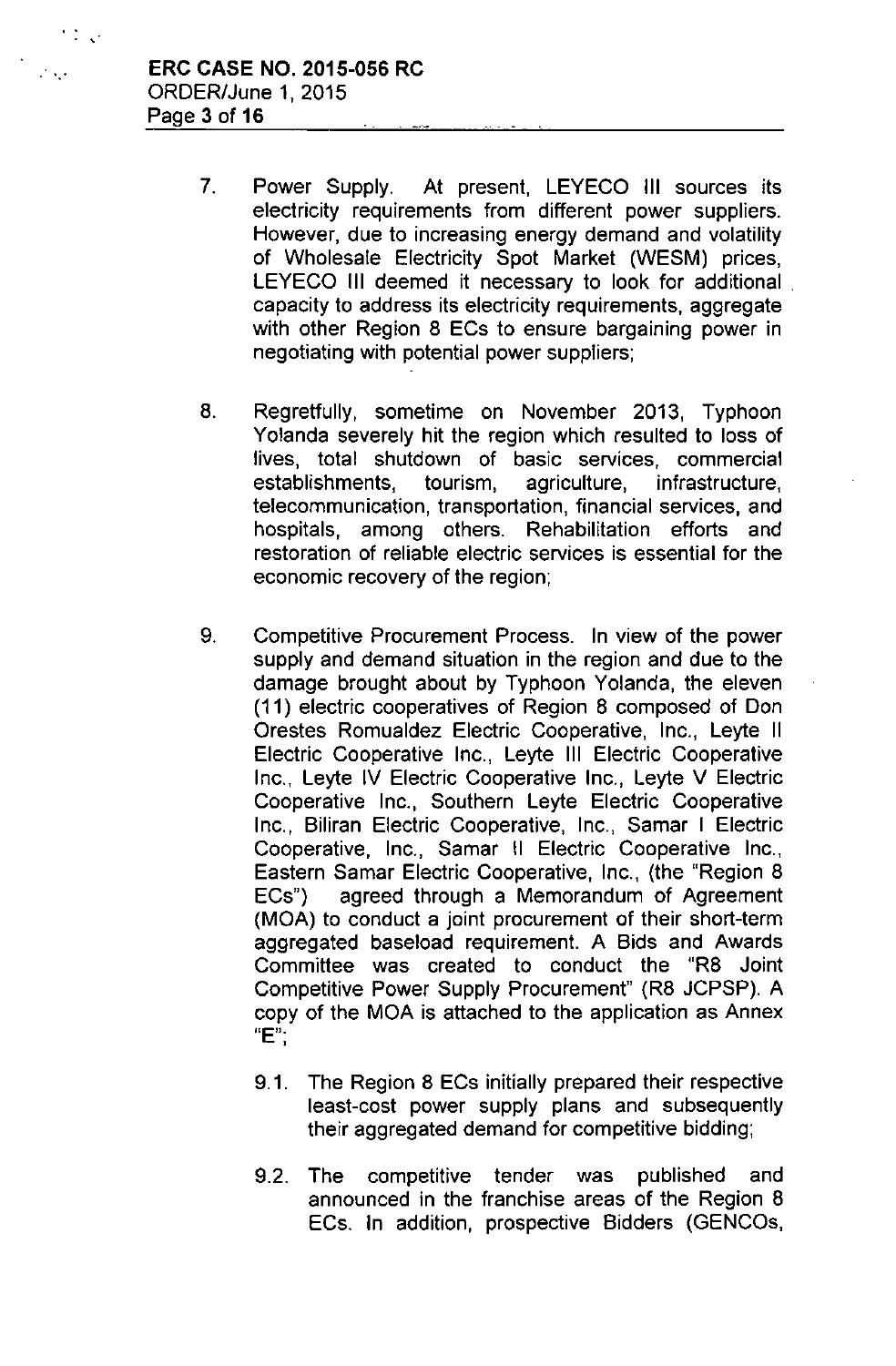**. '.'**

,

IPP Administrators and Wholesale Aggregators) were invited;

- 9.3. Scope of the Bid. The capacity offered by the winning bidder shall be allocated among the eleven (11) Region 8 ECs in proportion to their declared demand. A bidder may offer to supply capacity that is less than or equal to the aggregated baseload requirement in any or all of the contract years in increments of 1 MW. In the event that some winning bidders offered less than 11 MW, the loads shall be optimally allocated in such a way that the blended price from the R8 JCPSP is almost the same. In the event multiple bidders are declared winners for any contract year, all winning bidders shall enter into individual power supply agreements with each of the 11 ECs;
- 9.4. Bidders who signified their intention to join by buying the Bidding Documents attended Pre-Bid Conferences where they gave their comments and sought clarification on the bidding requirements and process. The BAC issued Bid Bulletins and the Final Instruction to Bidders;
- 9.5. The process followed the 2-envelope system, the legal requirements and proof of financial and technical capability in the first and the commercial offer in the second. Bids were evaluated based on an Evaluation Framework released to the bidders; and
- 9.6. After evaluating the bids of each supplier, on November 14, 2014, the BAC issued a Notice of Award declaring TRANS-ASIA as a winning bidder of 40 MW for Contract Year 2015 with a Lowest Calculated Responsive Bid Effective Price of PhP5.5489/kWh and an Offered Capacity of 20 MW for 2016 with a Lowest Calculated Responsive Bid Effective Price of PhP5.611/kWh;

 $\mathfrak{f}$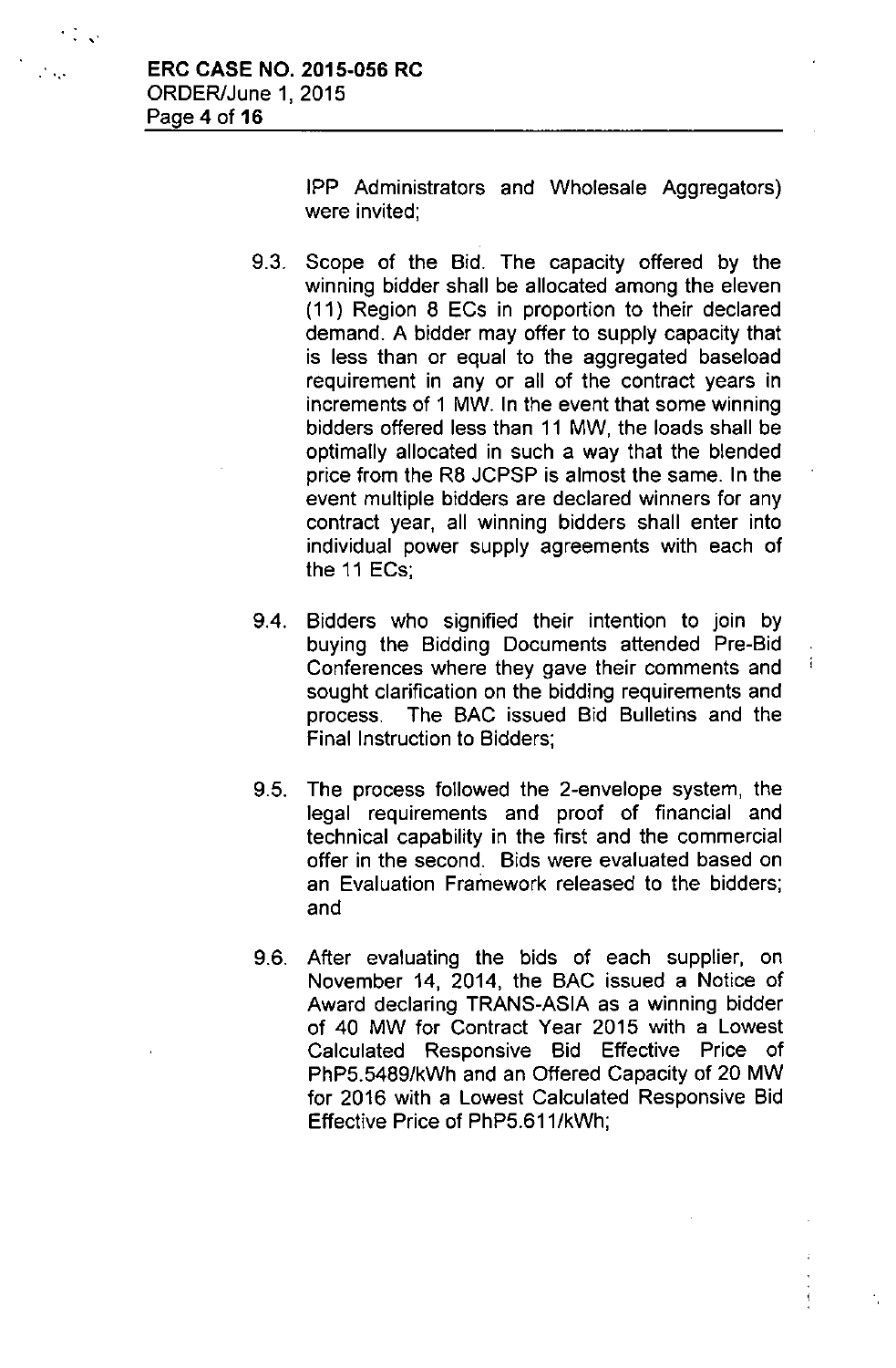,  $\mathcal{L}_{\mathbf{v}}$ 

### Abstract of the Power Supply Agreement and Related Information

10. The PSA between LEYECO III and TRANS-ASIA is the result of a joint procurement process for the short-term aggregated baseioad power supply for 2015-2018 of Region 8 ECs;

### Salient Features

- 11. The PSA, between LEYECO III and TRANS-ASIA contains the following salient terms and conditions:
	- *11.1. Term.* The PSA shall have a term of two (2) years beginning December 26, 2014 to December 25, 2016. Commencement of supply of the Contracted Capacity shall be subject to the fulfillment of certain Conditions Precedent as provided in the PSA;
	- *11.2. Contracted Capacity.* The Contracted Capacity for LEYECO III for contract year 2015 is 1 MW;
	- *11.3. Delivery Points.* TRANS-ASIA shall supply the Contracted Capacity at the Market Trading Nodes of the ULGPP or from TRANS-ASiA's other electricity supply sources in case of Replacement Power;
	- *11.4. Unutilized Capacity and Exchange* of *Contracted Capacities.* The unutilized capacity, if any, of LEYECO III may be used by other Region 8 ECs or sold to the WESM;
	- *11.5. Replacement Power on Scheduled and/or Unscheduled Outages* of *ULGPP.* In the event that TRANS-ASIA is unable to deliver, or cause to be delivered, the Contracted Capacity, or a portion thereof, from the ULGPP for reasons not constituting a Force Majeure Event, TRANS-ASIA shall deliver, or cause to be delivered, said Contracted Capacity, or a portion thereof, at the Delivery Point from other generation or supply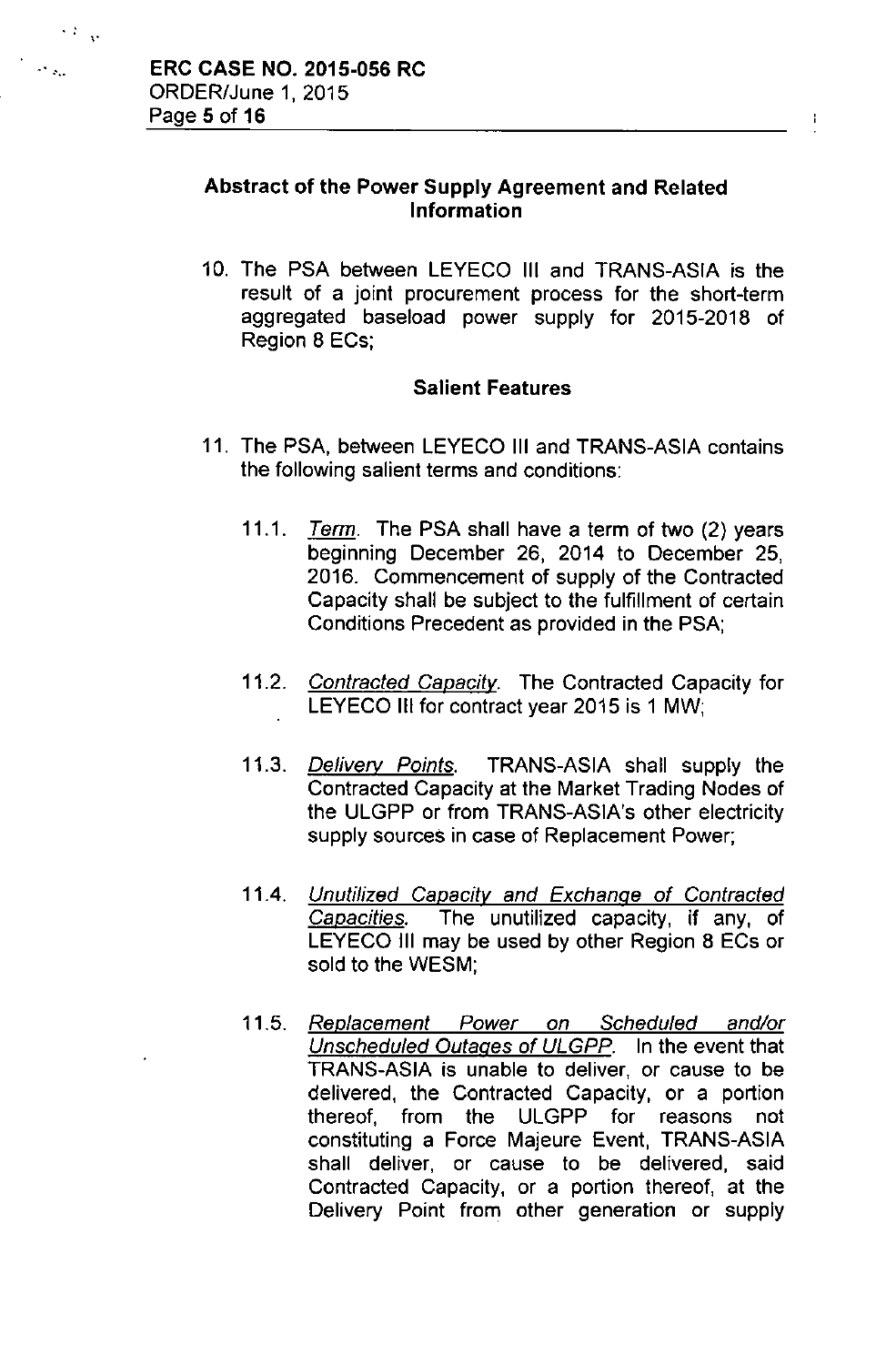."

 $\mathcal{O}(\sqrt{2})$ 

sources, including the WESM, at the Electricity Fees as provided in PSA;

*11.6. Electricity Fees.* The BUYER shall purchase the electricity supplied by the TRANS-ASIA at a monthly Electricity Fee (EF), in PhP, computed as follows:

$$
EF = CC * H_T * [LPC * (0.7003 * \frac{LCPIn}{LCPIr} + 0.2997) + FPC * FXn * (0.4497 * \frac{FCPin}{FCPIr} + 0.5503)]
$$

Where:

| <b>Electricity Fee</b> | $\overline{a}$ | Electricity Fee, in PhP                                                                                                                                                                                                                                                                                       |  |  |
|------------------------|----------------|---------------------------------------------------------------------------------------------------------------------------------------------------------------------------------------------------------------------------------------------------------------------------------------------------------------|--|--|
| CC                     | $\equiv$       | <b>Contracted Capacity</b>                                                                                                                                                                                                                                                                                    |  |  |
| HT                     | ≂              | Total number of hours in the Billing<br>Period                                                                                                                                                                                                                                                                |  |  |
| <b>LPC</b>             | $=$            | Local Local<br>Price<br>Component;<br>PhP1.7465/kWh                                                                                                                                                                                                                                                           |  |  |
| LCPIn                  | =              | Philippine Consumer Price Index of the<br>month corresponding<br>calendar<br>the<br>billing period, for All Income Households<br>$-$ All Items (2006=100), as published by<br>Philippine National Statistics<br>the<br>Coordination Board (or its substitute or<br>replacement agency, as the case may<br>be) |  |  |
| <b>LCPIr</b>           | =              | September 2014 Philippine Consumer<br>Price Index for All Income Households -<br>All Items (2006=100), as published by<br>Philippine National Statistics<br>the<br>Coordination Board (or its substitute or<br>replacement agency, as the case may<br>be)                                                     |  |  |

FPC  $=$ Foreign Price Component; USD 0.0812 per kWh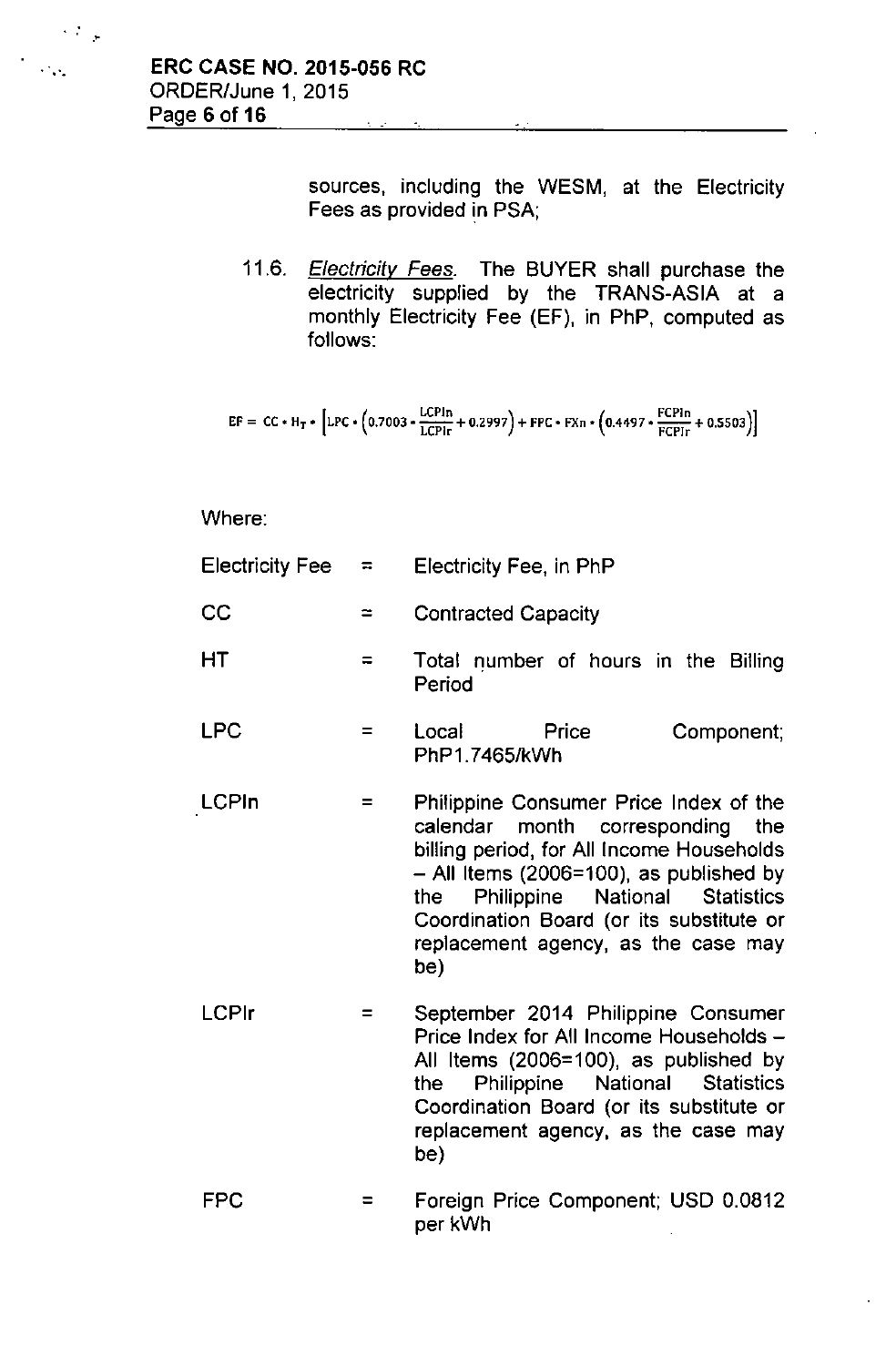| $\mathcal{L}_{\rm{max}}$ | <b>ERC CASE NO. 2015-056 RC</b> |
|--------------------------|---------------------------------|
|                          | ORDER/June 1, 2015              |
|                          | Page 7 of 16                    |

**.. ,.**

| FXn | $\equiv$ | Philippine Peso vs. US Dollar Reference  |  |  |
|-----|----------|------------------------------------------|--|--|
|     |          | Rate as published by the Bangko          |  |  |
|     |          | Sentral ng Pilipinas at the last working |  |  |
|     |          | day of the Billing Period                |  |  |

- FCPln  $=$ US Consumer Price Index, All Items, International Financial Statistics (2010=100) for the calendar month corresponding the Billing Period
- FCPlr = US Consumer Price Index, All Items, International Financial Statistics (2010=100) for the month of September 2014

Should the published indices be unavailable for the corresponding billing month, the most recent available published indices shall be used subject to adjustments in subsequent billings as soon as published indices become available.

Should publication of any or all of the required indices be discontinued for a reasonable period of time, the parties shall mutually agree on a new Inflation Factor. Pending the new Inflation Factor, the last prevailing Inflation Factor shall be used until the new Inflation Factor is agreed between the parties and subject to retroactive adjustment.

*11.7. Charges for the account of LEYECO III.* All WESM Charges for the delivery of the Contracted Capacity charged by the WESM trader of ULGPP, and other regulatory charges including all corresponding cost recoveries of ancillary services in the Reserve Market imposed upon the generators, shall be for the account of LEYECO III. Value Added Tax (VAT) shall be charged and passed on to the LEYECO III in accordance with applicable law. All other charges, fees, taxes and liabilities which may be imposed on, charged to, or incurred by TRANS-ASIA relative to the delivery of electricity to LEYECO III shall be for the account of LEYECO III;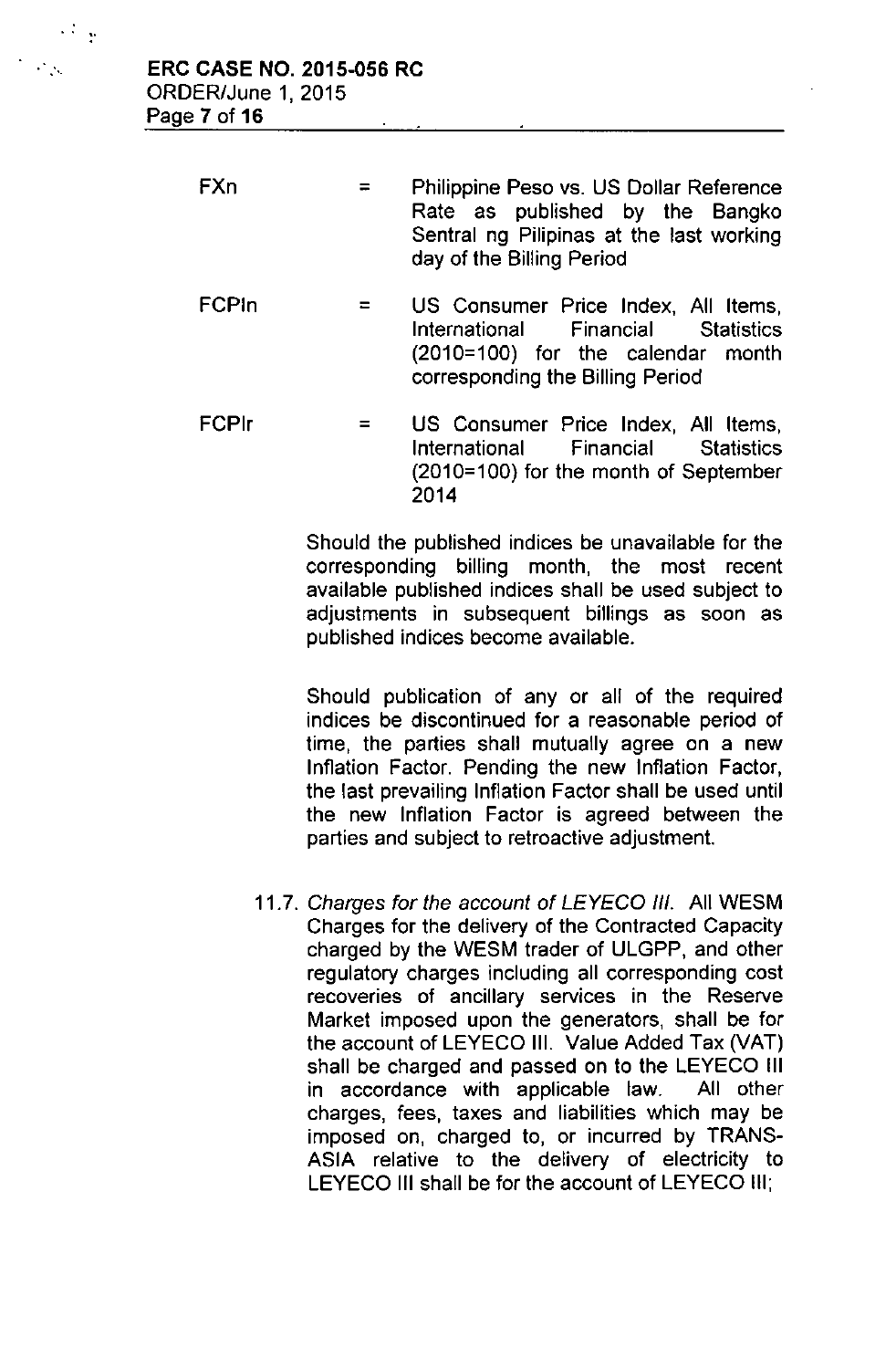# Advantages of TRANS-ASIA's Supply and Rate Impact

- 12. The EPIRA established a new policy, legal structure and regulatory framework for the restructuring of the electric power industry to stimulate and create points of competition. As economic growth is interdependent with power intensive activities, the necessity of a free, open and competitive system in electricity supply in a regime of transparent and reasonable prices of electricity is necessary. Low power rates, sufficient capacity and an environment protective of investors and consumers are the end goals of the EPIRA;
- 13. Competition can be the best form of market regulation, it is premised on electricity suppliers ensuring that they give the best offer, advantage over competitors in terms of pricing, value-added benefits, quality of service ultimately resulting to consumers getting the best price for reliable supply of electricity;
- 14. The process adopted by the Region 8 ECs in choosing its power supplier ensures that LEYECO III and its member consumers achieve least cost supply of power through joint power supply planning and competitive procurement process;
- 15. The Electricity Fees as provided in the PSA is advantageous to LEYECO Ill's consumers given that the Region 8 ECs set simplified parameters to be followed by the bidders during the JCPSP;
	- 15.1. The market-based rate of Trans-Asia is the lowest compared to other generation companies who participated in the R8 JCPSP; and
	- 15.2. The indexation in the Electricity Fee is intended to provide for fair and transparent adjustment in fees to reflect specific and verifiable fluctuations in inflation and foreign exchange for the duration of the PSA',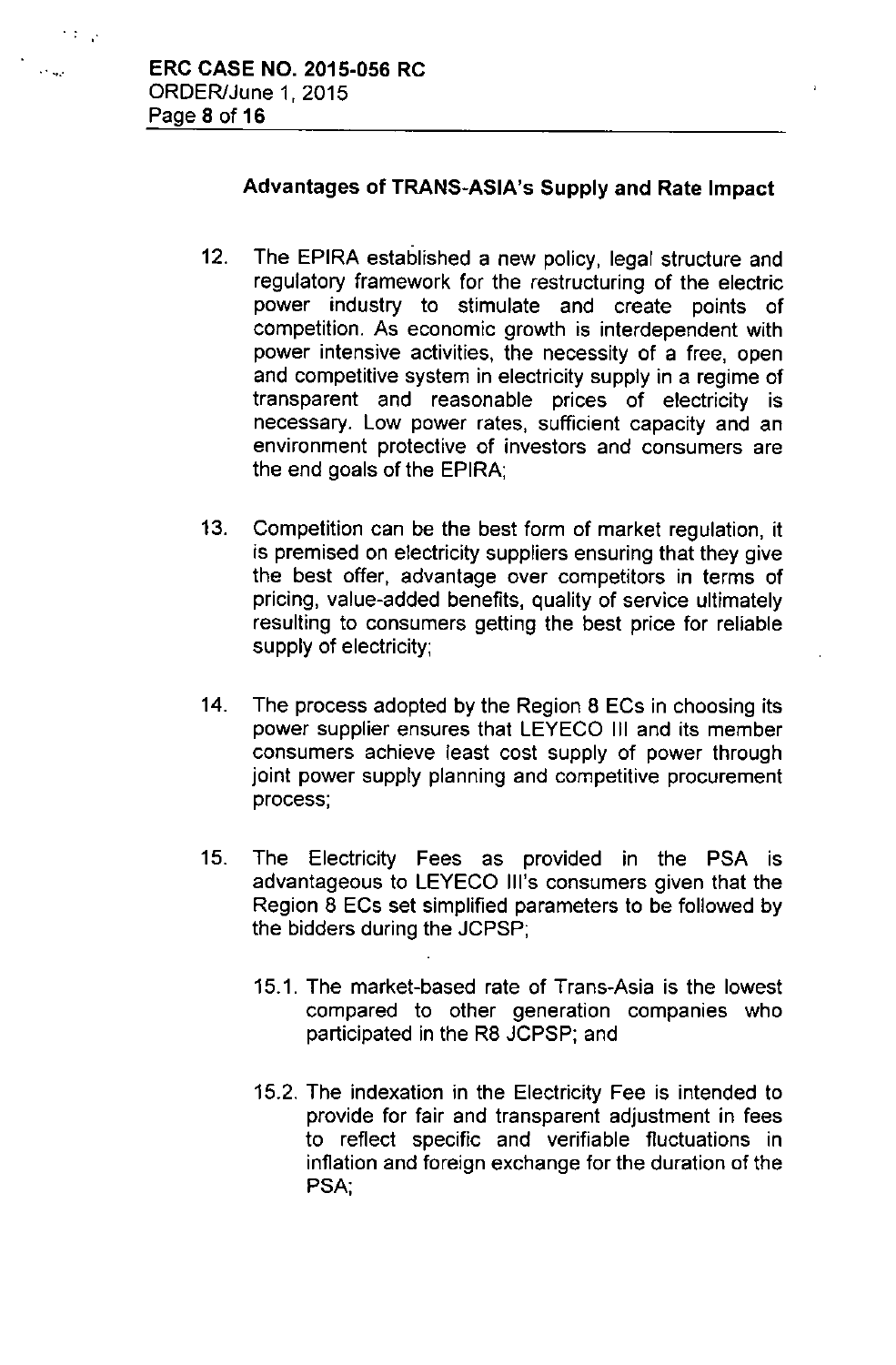$\cdots$  :

# 16. LEYECO III has simulated and forecasted the effect of the inclusion of TRANS-ASIA's supply from the ULGPP:

Simulation of Generation Mix Rate with TRANS-ASIA for the year 2015:

| <b>Supplier</b> | Forecasted     | Percent      | 2015 Average | Weighted            |
|-----------------|----------------|--------------|--------------|---------------------|
|                 | 2015 Quantity  | <b>Share</b> | Rate         | <b>Average Rate</b> |
|                 | (kWh)          |              | (PhP/kWh)    |                     |
|                 | 26,280,000.00  | 80.97%       | 5.2342       |                     |
| TRANS-ASIA      | 8,760,000.00   | 26.99%       | 5.5489       | 5.8368              |
| <b>WESM</b>     | (2,582,391.08) | $-7.96%$     | $-1.2727$    |                     |
| Total           | 32,457,608.92  | 100%         |              |                     |

Simulation of Generation Mix Rate without TRANS-ASIA for the year 2015:

| <b>Supplier</b>   | Forecasted    | Percent      | 2015 Average | Weighted            |
|-------------------|---------------|--------------|--------------|---------------------|
|                   | 2015 Quantity | <b>Share</b> | Rate         | <b>Average Rate</b> |
|                   | (kWh)         |              | (PhP/kWh)    |                     |
|                   | 26,280,000.00 | 80.97%       | 5.2342       |                     |
| <b>TRANS-ASIA</b> | 0.00          |              |              |                     |
| <b>WESM</b>       | 6,177,608.92  | 19.03%       | 8.6039       | 5.8755              |
| Total             | 32,457,608.92 | 100%         |              |                     |

### Generation Rate Impact: -0.0387

17. Clearly, entering into a PSA with TRANS-ASIA would significantly reduce LEYECO Ill's exposure to volatilities in the WESM considering and result to more stable electricity prices which will redound to the benefit of the member consumers;

# Allegations in Support of the Motion for Provisional Authority

18. The provisional approval of the instant Application, including the rate structure as embodied in the PSA, which will facilitate the timely implementation of the PSA, is imperative and warranted;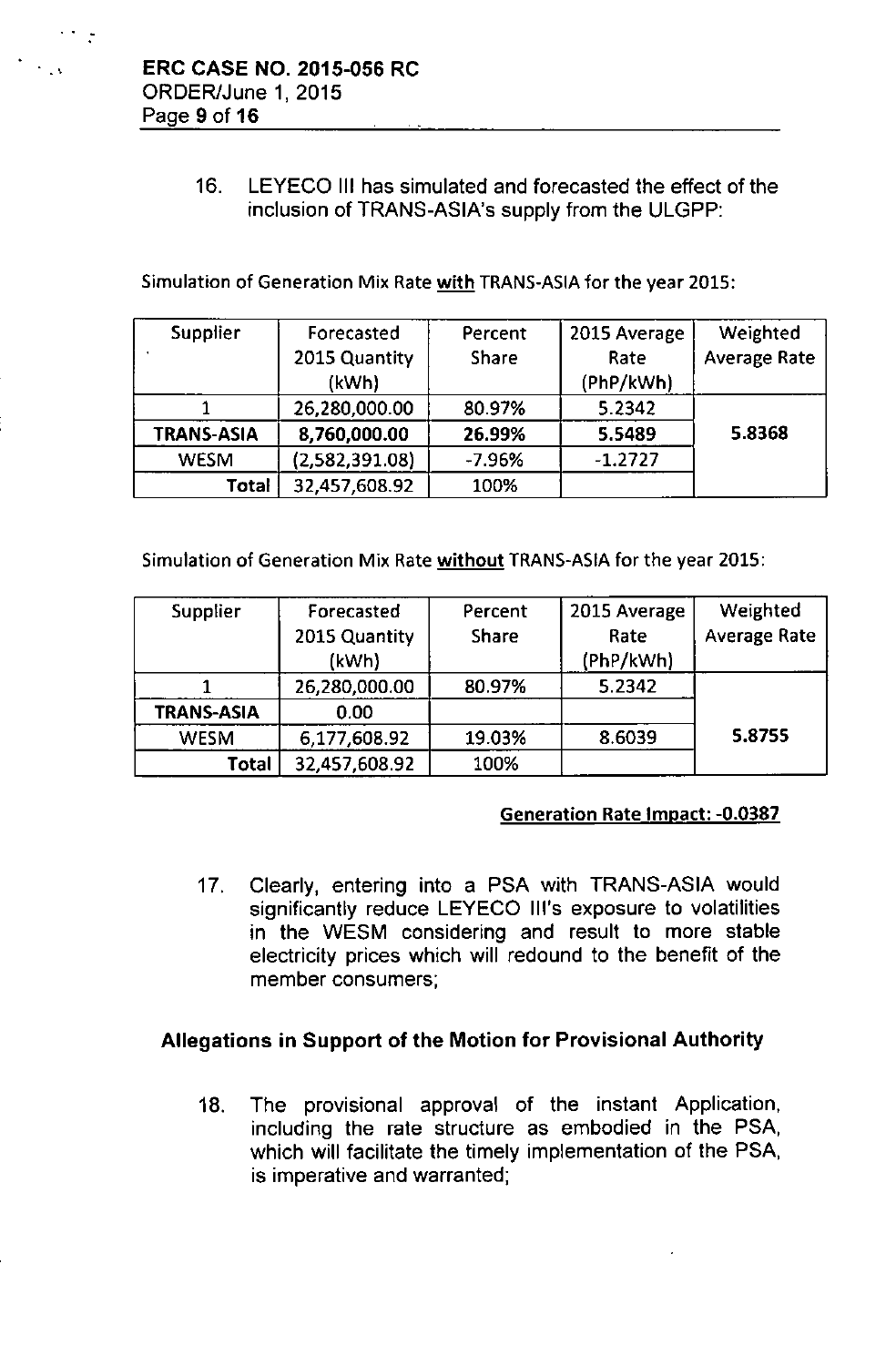. <br> <br> : <br> <br> -

- 19. It will facilitate TRANS ASIA's supply of additional capacity to LEYECO III at the soonest possible time;
	- 19.1. LEYECO III needs such additional capacity not only to address the shortage of its power supply, but also to secure a more stable, reliable and efficient source of power supply;
	- 19.2. Considering the continuous recovery efforts of the local government within LEYECO Ill's franchise area, the necessity of stable, continuous, reliable supply of electricity is imperative to ensure that rehabilitation plans brought about by the damage due to Typhoon Yolanda are not discontinued or impeded. More importantly, reliable, uninterrupted and continuous electric supply will sustain, alleviate and boost the economic, financial and social development in the area; and
	- 19.3. Further, the supply of energy by TRANS-ASIA constitutes 26.99% of LEYECO Ill's electricity requirements, pending hearing and in the absence of any provisional authority, LEYECO III, its member-consumers and the local government will gravely suffer as there is uncertainty in the supply of electricity. Likewise, the provisional approval of the instant application will allow LEYECO III to avail of the advantages of low power cost. The additional capacity will not only address LEYECO Ill's needs but the ECs' power requirements;
- 20. Significantly, the immediate implementation of the PSA will benefit all the electricity consumers;
- 21. The provisional approval of the instant application at the rate structure as provided in the PSA is also necessary for TRANS-ASIA to allow it operate at sustainable and viable levels necessary for TRANS-ASIA to fully pay all its contractual obligations and costs under its IPPA Agreement with PSALM. It will also allow Applicant LEYECO III to charge and collect the respective electricity fees as provided in the PSA from its member consumers;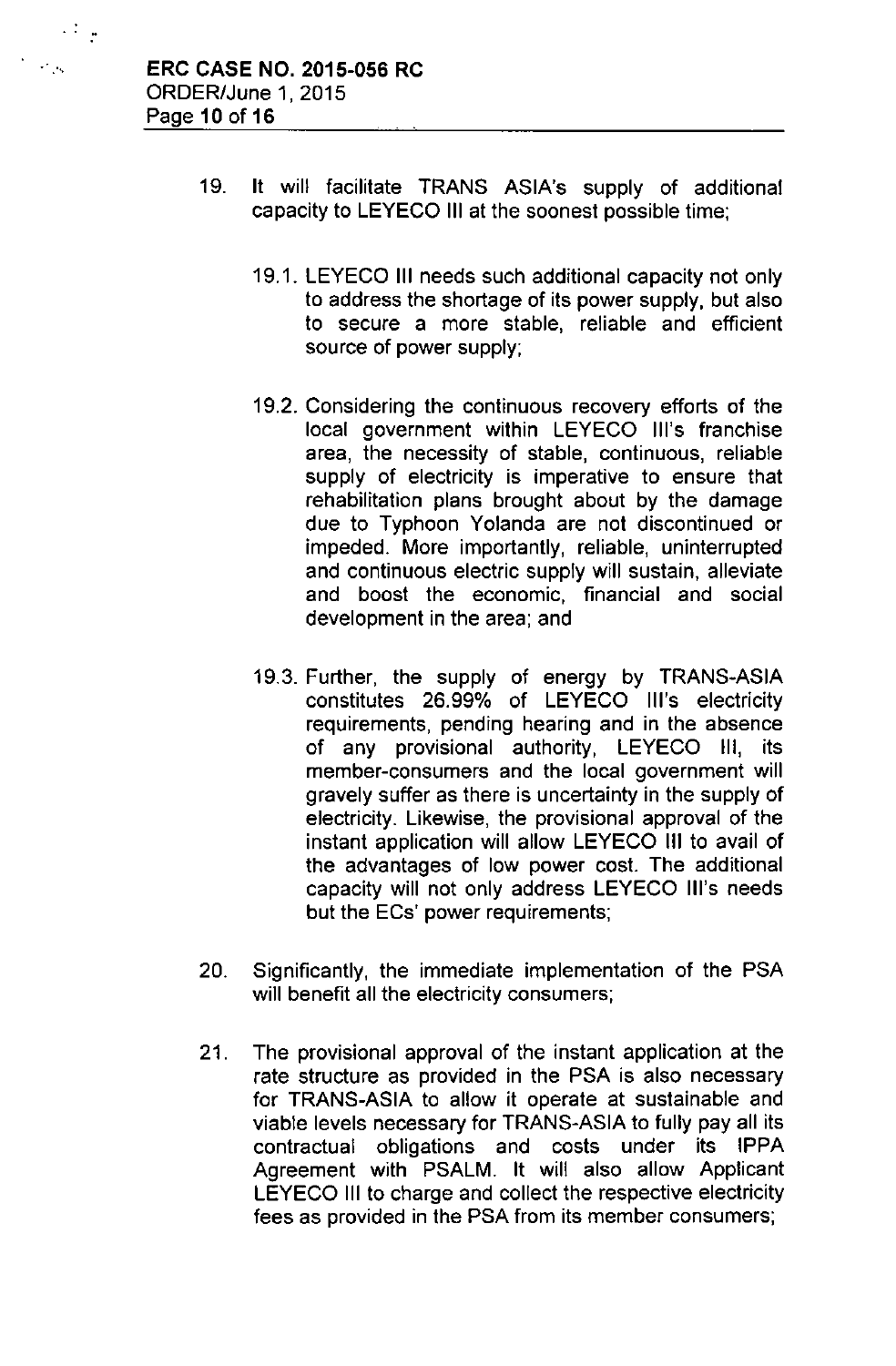$\mathbb{R}^4$ 

22. They pray for the provisional approval of the instant application pursuant to Rule 14 of the Commission's Rules of Practice and Procedure;

# Allegations in Support of the Motion for Confidential Treatment **of Annex liN"**

- 23. Pursuant to Rule 4, Section 1 of the Rules of Practice and Procedure, they move for the confidential treatment of Annex "N" as they contain data, information, calculations, assumptions, formula which constitute trade secrets and which the TRANS-ASIA has the sole proprietary interest thereof. TRANS-ASIA will stand to be unduly prejudiced should it be disclosed to the public;
- 24. As ruled in *Air Philippines Corporation vs. Pennswell, Inc.,'* a trade secret may consist of any formula, pattern, device or compilation of information that is used in one's business and gives the employer an opportunity to obtain an advantage over competitors who do not possess the information. It is indubitable that trade secrets constitute proprietary rights and jurisprudence has consistently acknowledged the private character of trade secrets;
- 25. They submitted one (1) copy of Annex "N" in a sealed envelope, with the envelope and each page thereof stamped with the word "Confidential"; and
- 26. They pray that the Commission:
	- a. Pending hearing, immediately issue an Order provisionally approving the PSA and authorizing the rate structure as embodied therein. Further, that such rate structure as applied be allowed retroactive implementation starting December 26, 2014 so as to authorize LEYECO III to pass on the full amount of the fees and charges under the PSA to its consumers;

 $<sup>1</sup>$  GR No. 172835, December 19, 2007.</sup>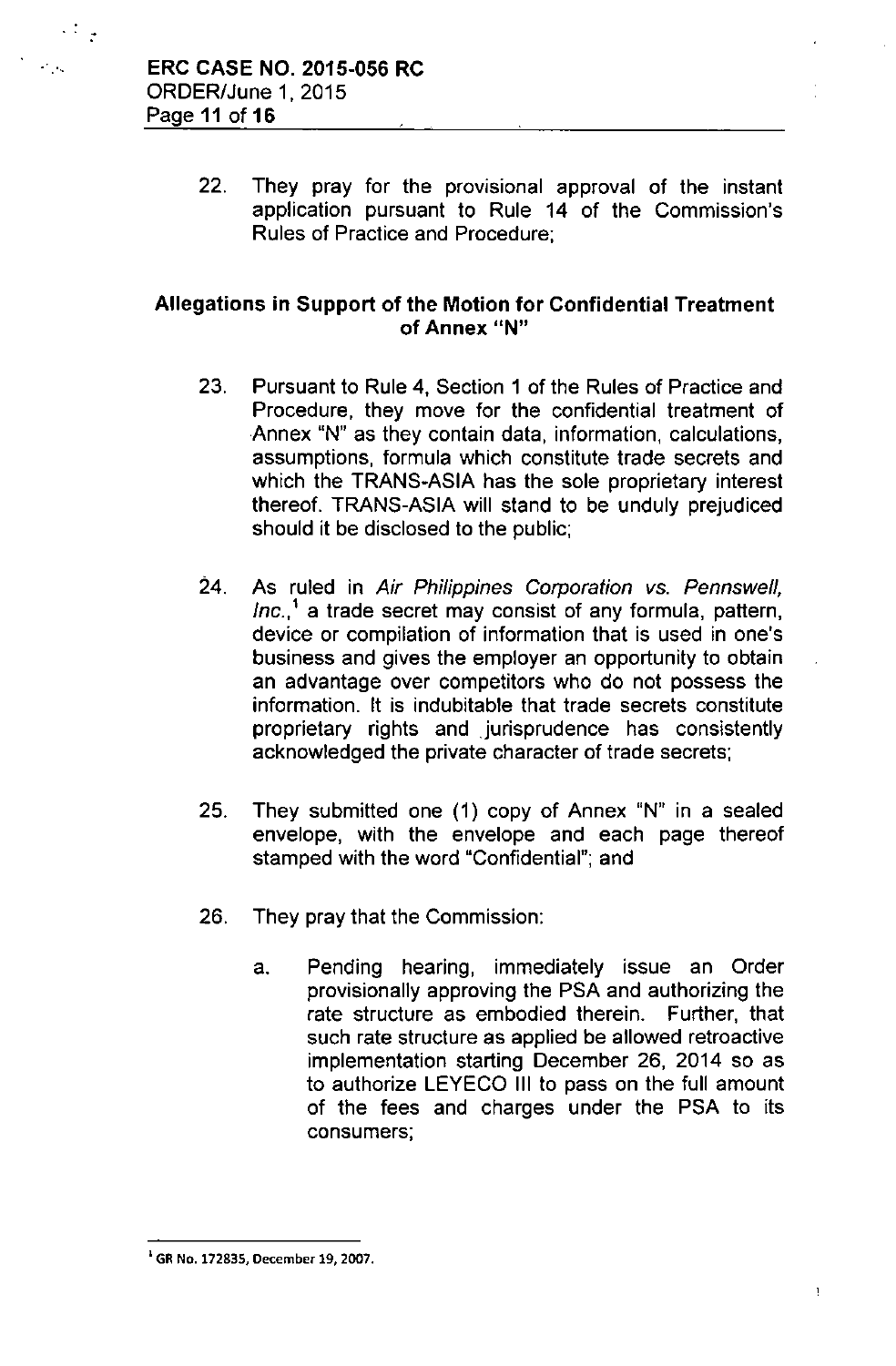- b. After due hearing, a final authority be issued authorizing the PSA including the rate structure as applied and finally approving retroactive implementation of the rate structure starting December 26, 2014 so as to authorize LEYECO III to pass on the full amount of the fees and charges under the PSA to its consumers; and
- c. An Order be issued granting the motion for confidential treatment of Annex "N", directing their non-disclosure pursuant to Rule 4 of the Rules of Procedure and prescribing the guidelines for the protection thereof.

Finding the said application to be sufficient in form and substance with the required fees having been paid, the same is hereby set for jurisdictional hearing, expository presentation, pre-trial conference and evidentiary hearing on the following dates and venues:

| <b>Date</b>               | <b>Venue</b>                       | <b>Particulars</b>         |  |
|---------------------------|------------------------------------|----------------------------|--|
| 2015<br>30.<br>June       | <b>ERC Hearing Room,</b>           |                            |  |
| (Tuesday)<br>ten l<br>at  | $15^{\text{th}}$<br>Floor, Pacific |                            |  |
| o'clock<br>in.<br>the $ $ | Center Building, San               | Jurisdictional Hearing     |  |
| (10:00)<br>morning        | Miguel<br>Avenue,                  |                            |  |
| A.M.                      | Ortigas<br>Center,                 |                            |  |
|                           | Pasig City                         |                            |  |
| July<br>2015<br>30.       | LEYECO III's Main                  | Jurisdictional<br>Hearing  |  |
| $(Thusday)$ at nine       | Office, Brgy.                      | οf                         |  |
| o'clock<br>the $ $<br>in. | Roque,<br>Tunga,                   | Jurisdictional             |  |
| morning $(9:00 A.M.)$     | Leyte                              | Compliance), Expository    |  |
|                           |                                    | Presentation, Pre-Trial    |  |
|                           |                                    | Conference<br>and          |  |
|                           |                                    | <b>Evidentiary Hearing</b> |  |

LEYECO III and TRANS-ASIA are hereby directed to cause the publication of the attached Notice of Public Hearing, at their own expense, twice (2x) for two (2) successive weeks in two (2) newspapers of general circulation in the Philippines, with the date of the last publication to be made not later than ten (10) days before the date of the scheduled initial hearing. They are also directed to inform the consumers within LEYECO Ill's franchise area, by any other means available and appropriate, of the filing of the instant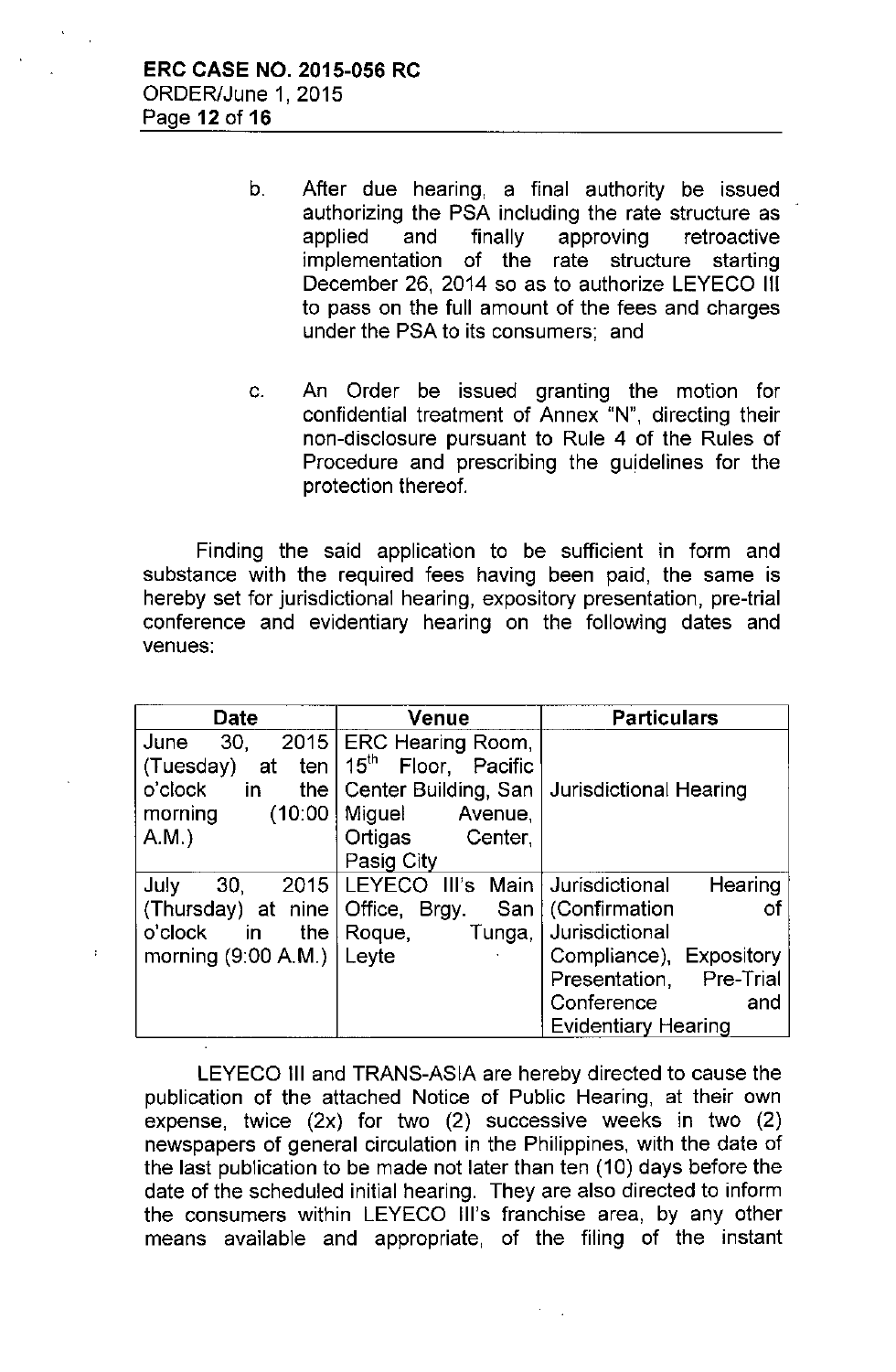$\frac{1}{2} \frac{1}{2} \frac{1}{2}$ 

application, their reasons therefor, and of the scheduled hearing thereon.

Let copies of the application, this Order, and the attached Notice of Public Hearing be furnished the Office of the Solicitor General (OSG), the Commission on Audit (COA) and the Committees on Energy of both Houses of Congress. They are hereby requested, if they so desire, to send their duly authorized representatives at the scheduled hearings.

Likewise, let copies of this Order and the attached Notice of Public Hearing be furnished the Offices of the Provincial Governor of Leyte and the Mayors of the Municipalities within the franchise area of LEYECO **III** for the appropriate posting thereof on their respective bulletin boards.

LEYECO **III** and TRANS-ASIA are hereby directed to furnish all those making requests therefor with copies of the application and its attachments, subject to reimbursement of reasonable photocopying costs.

On the date of the initial hearing, LEYECO III and TRANS-ASIA must submit to the Commission their written Compliance with the jurisdictional requirements attaching therewith, methodically arranged and duly marked, the evidences of the actual posting and publication of the Notice of Public Hearing consisting of certifications issued to that effect, signed by the afore-mentioned Governor and Mayors or their duly authorized representatives, bearing the seals of their offices, and the affidavits of the Editors or Business Managers of the newspapers where said Notice of Public Hearing were published together with the complete issues of the said newspapers, and such other proofs of compliance with the requirements of the Commission.

LEYECO III, TRANS-ASIA and all interested parties are directed to submit, at least five (5) days before the date of initial hearing and pre-trial conference, their respective Pre-Trial Briefs containing, among others:

- (a) A summary of admitted facts and proposed stipulation of facts;
- (b) The issues to be tried or resolved;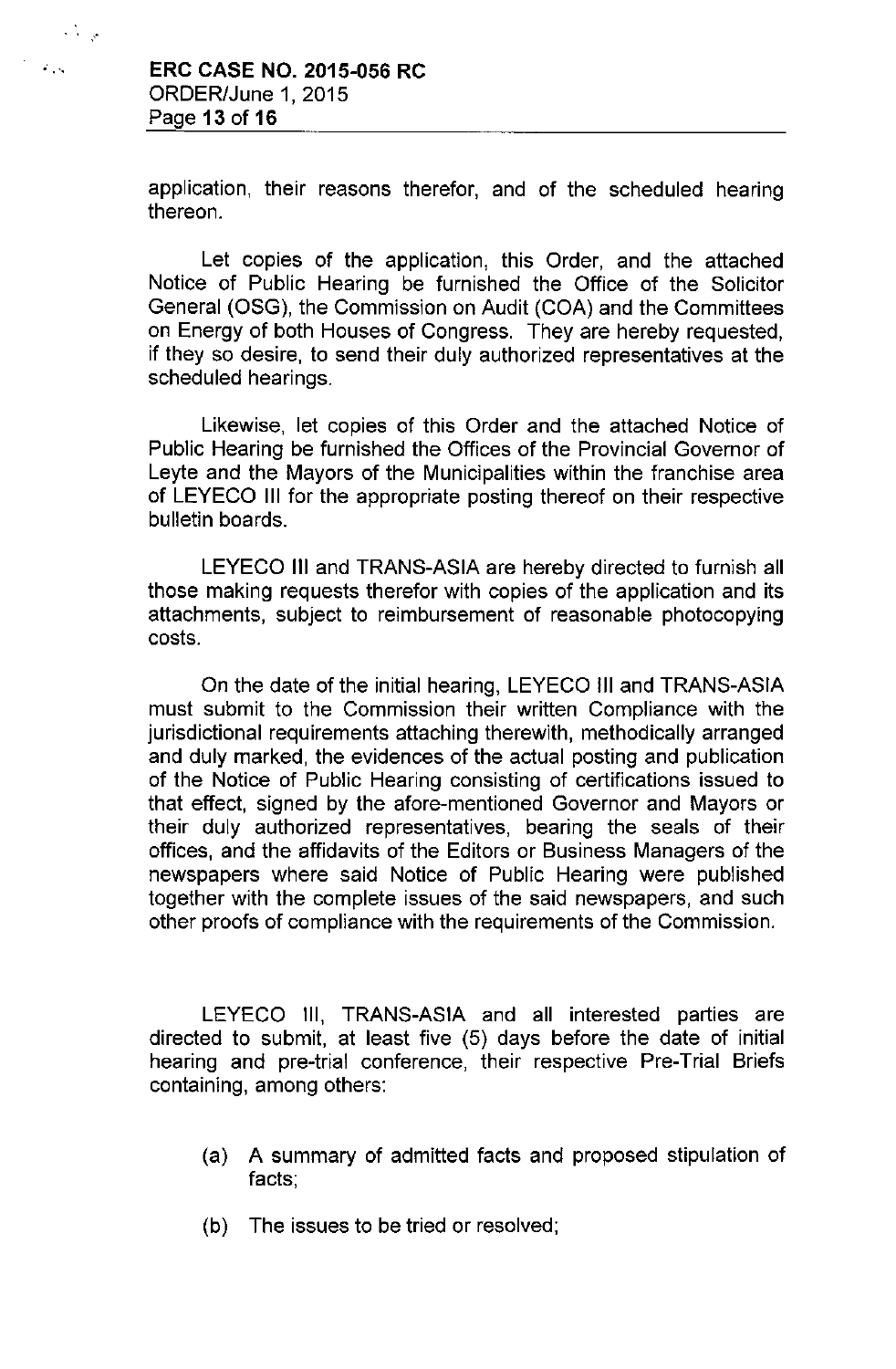- (c) The documents or exhibits to be presented, stating the purposes thereof and proposed markings therefore; and
- *(d)* The number and names of the witnesses, with their written testimonies in an individual affidavit form, to be attached to the Pre-Trial Brief.

Failure of LEYECO III and TRANS-ASIA to submit the required Pre-Trial Brief and Judicial Affidavits of their witnesses within the prescribed period shall be a ground for cancellation of the scheduled hearing, and the resetting of which shall be six (6) months from said date of cancellation.

As part of the pre-trial conference, LEYECO III and TRANS-ASIA must also be prepared to make an expository presentation of their application, aided by whatever communication medium that they may deem appropriate for the purpose, in order to put in plain words and explain, for the benefit of the consumers and other concerned parties, what the application is all about and the reasons and justifications being cited in support thereof.

### **SO ORDERED.**

Pasig City, June 1, 2015.

FOR AND BY AUTHORITY OF THE COMMISSION:

71€<br>()  $\sim$ **NAIDA G. 'CRUZ-DUCUT** Chairperson r'--' *,j*

**Momet 2013-056 RCALEYECO III TAOIL PSA Initial Order**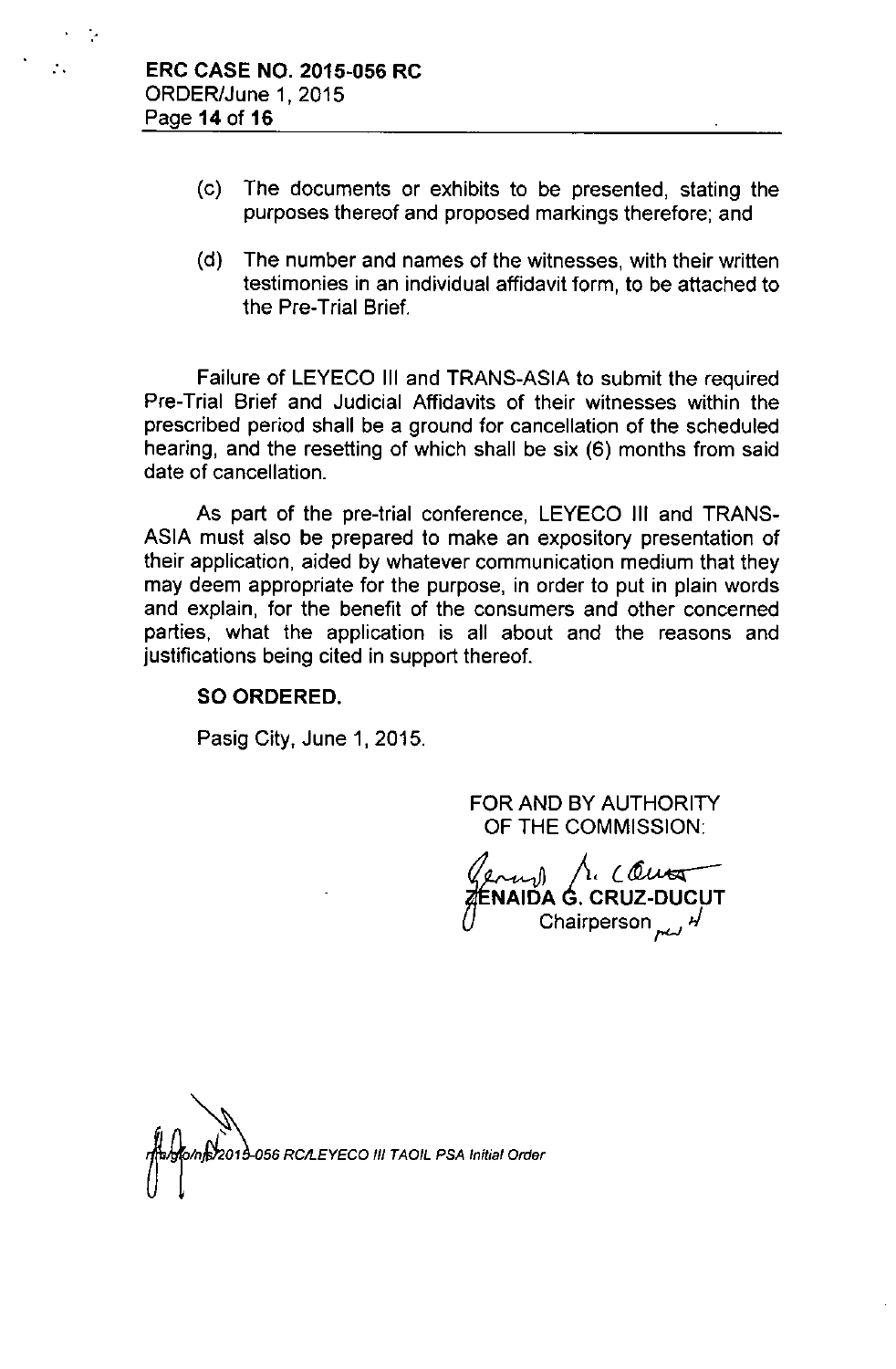#### Copy Furnished:

 $\mathcal{L}^{\mathcal{L}}$ 

- 1. Atty. Maria Concepcion O. Ojeda Counsel for Applicants Delos Angeles Aguirre Olaquer Salomon Fabro and Ojeda 240 J. P. Rizal, Sta. Elena, Marikina City
- 2. The General Manager Leyte III Electric Cooperative, Inc. San Roque, Tunga,Leyte
- 3. The President Trans-Asia Oil and Energy Development Corporation Level 11, PHINMA Plaza, 39 Plaza Drive, Rockwell Center, Makati City
- 4. The Office of the Solicitor General 134 Amorsolo Street, Legaspi Village, Makati City Metro Manila
- 5. The Commission on Audit **Don Mariano Marcos Avenue** Diliman, Quezon City
- 6. The Senate Committee on Energy Senate of the Philippines GSIS Building, Roxas Blvd., Pasay City
- 7. The House Committee on Energy House of Representatives Batasan Hills, Quezon City
- 8. The Municipal Mayor Alang-alang, Leyte
- 9. The Municipal Mayor Barugo, Leyte
- 10. The Municipal Mayor Capoocan, Leyte
- 11. The Municipal Mayor Carigara, Leyte
- 12. The Municipal Mayor Jaro, Leyte
- 13. The Municipal Mayor Pastrana, Leyte
- 14. The Municipal Mayor San Miguel, Leyte